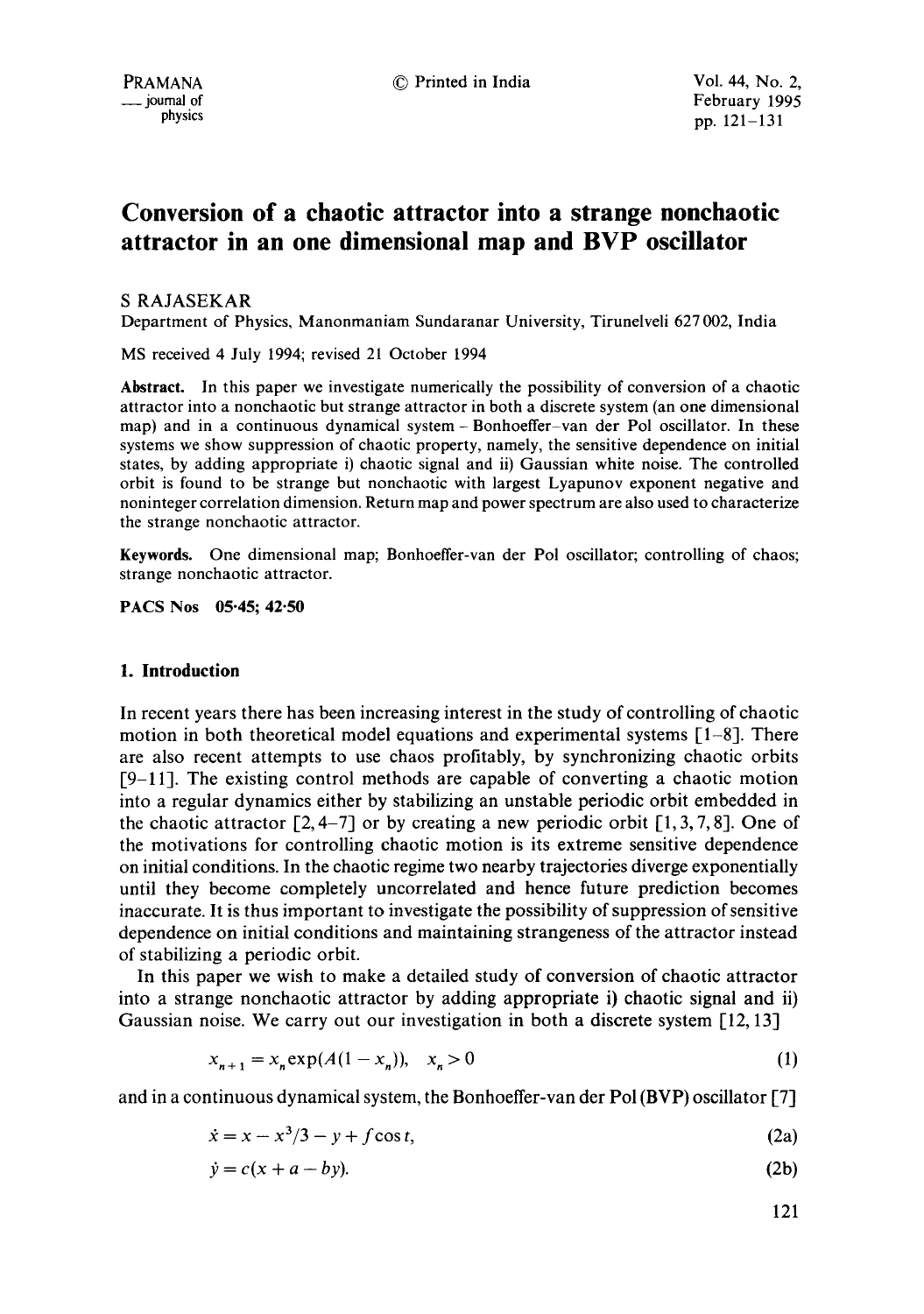### *S Rajasekar*

In (2)  $a, b, c$  are constant parameters and f is the amplitude of the external periodic force. Recently, Carroll and Pecora [14] studied the effect of added chaotic and noise signals in a Duffing oscillator circuit in a different context. They studied the effect of added signal on flipping of the state of the system between two coexisting periodic attractors. Stochastic resonance has been observed. In our present study we use chaotic and noise signals in the context of controlling of chaos.

Firstly, we consider the one dimensional map  $(1)$ . We fix the parameter A in a chaotic regime. Then a chaotic solution is added to the system. The dynamics of the system is studied by varying the coupling parameter. The key observation is that strange nonchaotic attractor replaces actual chaotic attractor of the map for coupling parameter value greater than certain critical value. Lyapunov exponent, power spectrum, correlation dimension are used to characterize strange nonchaotic attractor. The effect of Gaussian noise has also been studied by varying the amplitude of the noise for a fixed value of mean and standard deviation. Strange nonchaotic attractor occurs for a range of amplitude of the noise signal. These results are presented in §2.

Secondly, we report our studies on the BVP equation (2) in § 3. The parameters  $a, b, c$  and f are fixed in a chaotic region. Chaotic solution generated from the logistic map  $x_{n+1} = 4x_n(1 - x_n)$  is added to the right hand side of (2a). Here again, chaotic attractor is destroyed and strange nonchaotic attractor is found to occur for a range of amplitude of the chaotic signal. Finally, § 4 contains summary and conclusions.

### **2. Strange nonchaotic attractor in the map (1)**

In this section we study the effect of chaotic solution and Gaussian white noise in the map (1). Map (1) is often used in theoretical studies of population growth with  $x_n$  as the population density at time *n*. First the dynamics of equation (1) is studied as a function of A. Bifurcation diagram la illustrate the period doubling route to chaos. The one dimensional Lyapunov exponent of the attractors of (1) is estimated using the relation

$$
\lambda = \lim_{n \to \infty} (1/n) \sum_{i=1}^{n} \ln |f'(x_i)|, \tag{3a}
$$

where

$$
f'(x) = \exp(A(1-x)) - Ax \exp(A(1-x)).
$$
 (3b)

The variation of Lyapunov exponent against the parameter  $\vec{A}$  is plotted in figure 1b. As expected  $\lambda$  is negative in the regular regime and is positive in the chaotic regime. Chaotic motion is found for  $A = 3$ . The Lyapunov exponent of this chaotic attractor is  $\approx 0.39$ . Now, we investigate the effect of addition of chaotic signal to (1).

### *2.1 Effect of chaotic signal*

The map with the addition of chaotic solution can be written as

$$
x_{n+1} = x_n \exp(B(1 - x_n)) + Cy_n,
$$
 (4)

where  $y_n$  is the chaotic solution generated from the map (1). We fix B at 3. First we study the influence of chaotic solution generated with  $A = 3$  from (1). Later, we show the effect of chaotic solution of  $(1)$  generated with different values of A.

### **122 Pramana -J. Phys., Vol. 44, No. 2, February 1995**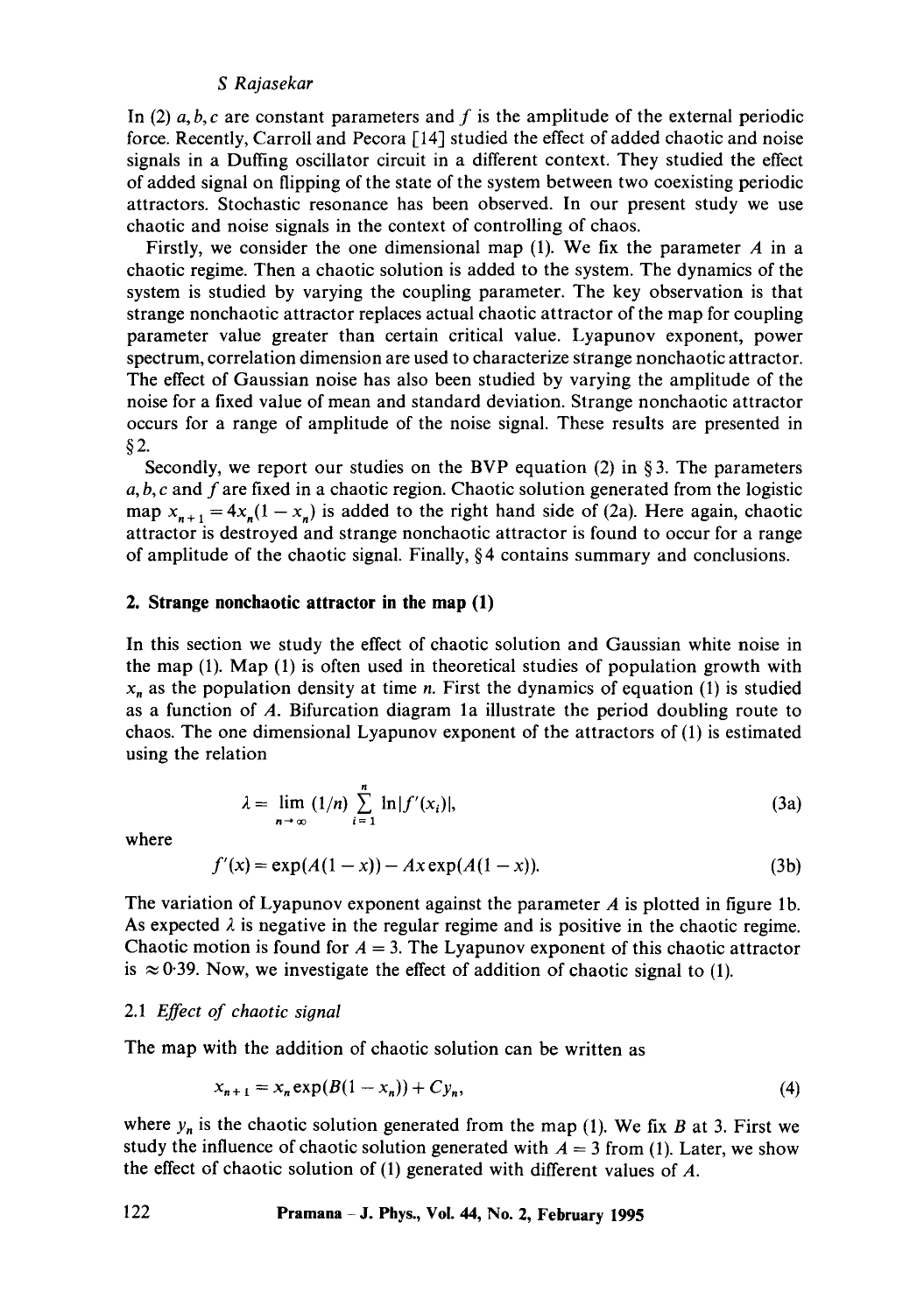

Figure 1. a) Bifurcation diagram showing period doubling route to chaos. h) Calculated Lyapunov exponent against the parameter A.

Figure 2 shows the estimated Lyapunov exponent as a function of the parameter C. From this figure we note that  $\lambda$  is positive for  $C < C^* \approx 0.075$  while it takes negative value for  $C > C^*$ . Lyapunov exponent with negative value implies that the solution is insensitive to small disturbance in the initial conditions. In other words, chaotic property is suppressed for  $C > C^*$  and hence the attractor is nonchaotic. Figure 3 shows the attractor in  $x_n$  versus  $x_{n+1}$  plane for  $C = 0.1$ . The Lyapunov exponent of the attractor is  $-0.12$ . Further, we have estimated correlation dimension  $D_c$  of the controlled attractor. To calculate  $D<sub>c</sub>$  we used the algorithm proposed by Grassberger and Proccacia [15]. Suppose  $x_i(i = 1, 2, ..., N)$  represents the attractor points in the return map. We count the number of points within a ball of radius r centred at each  $x_i$  for a set of N points. The correlation function is defined by

$$
C(r) = \lim_{N \to \infty} (1/N^2) \sum_{i} \sum_{j} H(r - |x_i - x_j|),
$$
 (5a)

where  $H(\Theta) = 1$  for  $\Theta > 0$  and  $H(\Theta) = 0$  for  $\Theta < 0$ . Then, the correlation dimension is given by

$$
D_c = \lim_{r \to 0} \ln C(r) / \ln(r). \tag{5b}
$$

 $D<sub>c</sub>$  is the slope in the  $\ln C(r)$  versus  $\ln(r)$  plot. The correlation dimension of the

**Pramana -J. Phys., Voi. 44, No. 2, February 1995 123**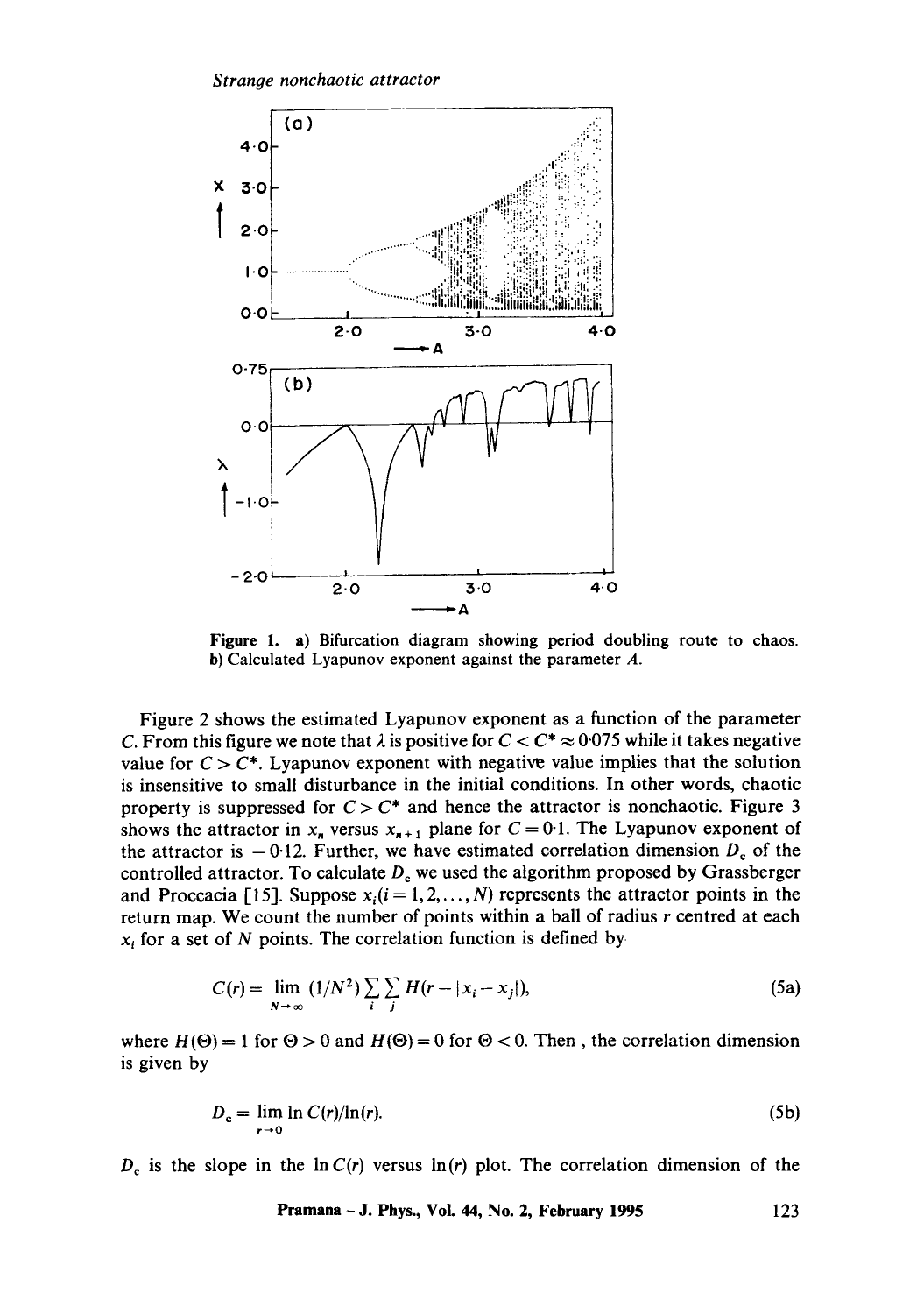

Figure 2. Estimated Lyapunov exponent versus the parameter C.



**Figure 3.** Strange nonchaotic attractor of equation (4) for  $C = 0.1$ .

attractor shown in figure 3 is estimated as 0.82 where we have used  $N = 10^4$ . The attractor is thus strange. The negative Lyapunov exponent, noninteger dimension and return map (figure 3) imply that the controlled attractor is strange but nonchaotic. Strange nonchaotic attractor has been previously found to occur in numerical studies of many nonlinear systems and also in actual experiments [16-20].

The occurrence of strange nonchaotic attractor is further confirmed by power spectrum analysis. For a strange nonchaotic attractor the number of peaks  $N(\sigma)$  in a power spectrum exceeding a threshold amplitude  $\sigma$  scale as [21]

$$
N(\sigma) \propto \sigma^{-\alpha}, \quad 1 < \alpha < 2 \tag{6}
$$

while for quasiperiodic attractor

$$
N(\sigma) \propto \ln(1/\sigma). \tag{7}
$$

## **124 Pramana -J. Phys., Vol. 44, No. 2, February 1995**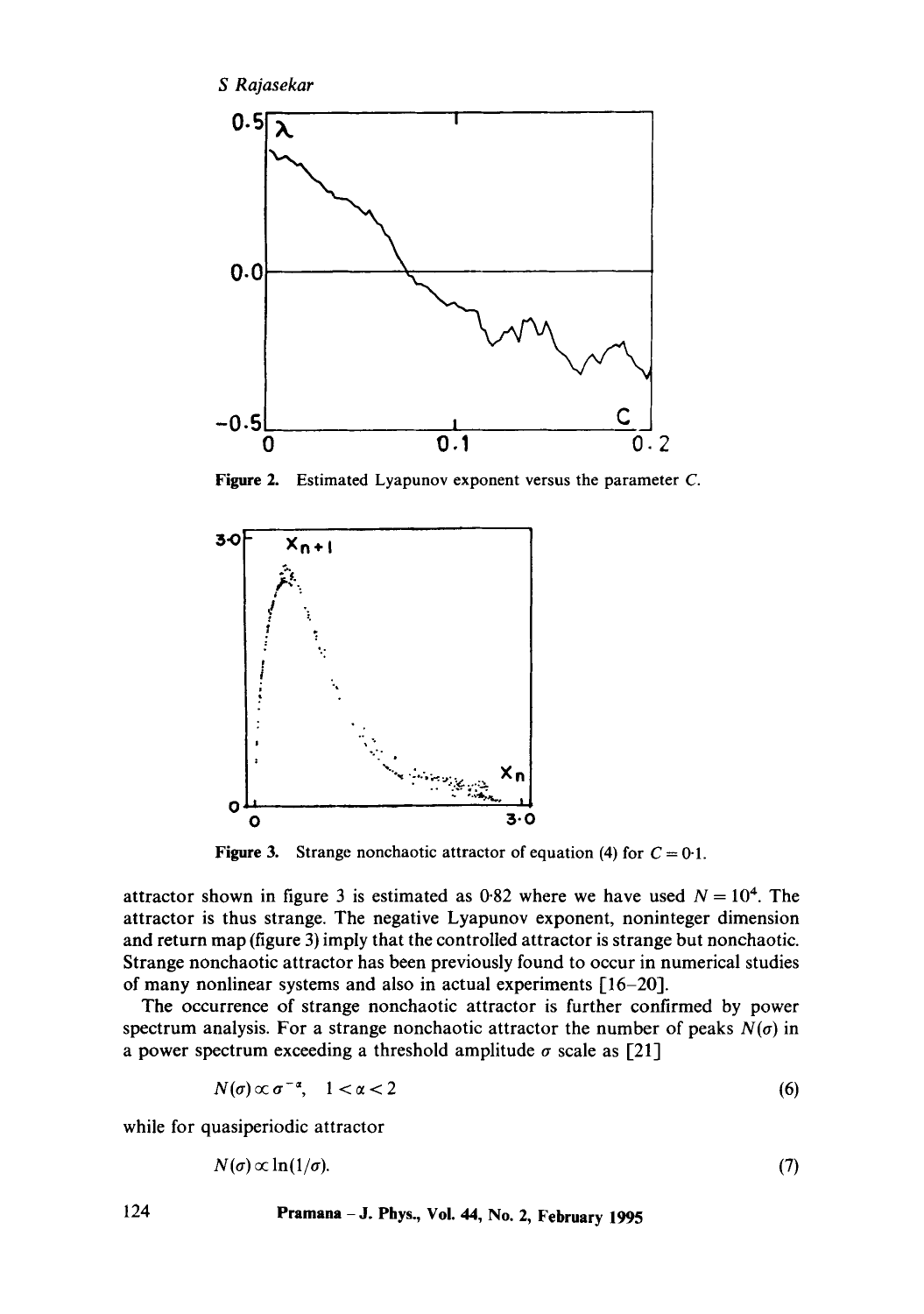*Strange nonchaotic attractor* 



**Figure** 4. a) Power spectrum of the strange nonchaotic attractor (figure 3). b) The log-log plot of the threshold dependence of the number of peaks  $N(\sigma)$  with the amplitude greater than the threshold  $\sigma$ .

Power spectrum of the attractor (figure 3) is obtained using fast Fourier transform with 4096 data points and is shown in figure 4a. The variation of  $N(\sigma)$  against the threshold amplitude  $\sigma$  on log-log scale is plotted in figure 4b. The value of the scaling exponent  $\alpha$  is estimated as 1.45. This is in agreement with the power-law scaling relation (6).

We have also used another measure, the invariant density which shows differences between the chaotic and strange nonchaotic attractors. We measured the densities  $P(x)$  using 10<sup>4</sup> data points with the results shown in figure 5a for the uncontrolled chaotic orbit and figure 5b for the strange nonchaotic attractor.  $P(x)$  is much more sharply defined for chaotic attractor than for the strange nonchaotic attractor. Moreover, the strange nonchaotic attractor displays a considerably smaller amplitude.

Strange nonchaotic attractor is found for C values for which  $\lambda \leq 0$ . Figure 6 shows the variation of correlation dimension as a function of the parameter  $C$ . Figures 2 and 6 clearly support the occurrence of strange nonchaotic attractor for  $C > C^*$ . In the map (4) the interaction between dynamic and stochastic (coupling term) forces gives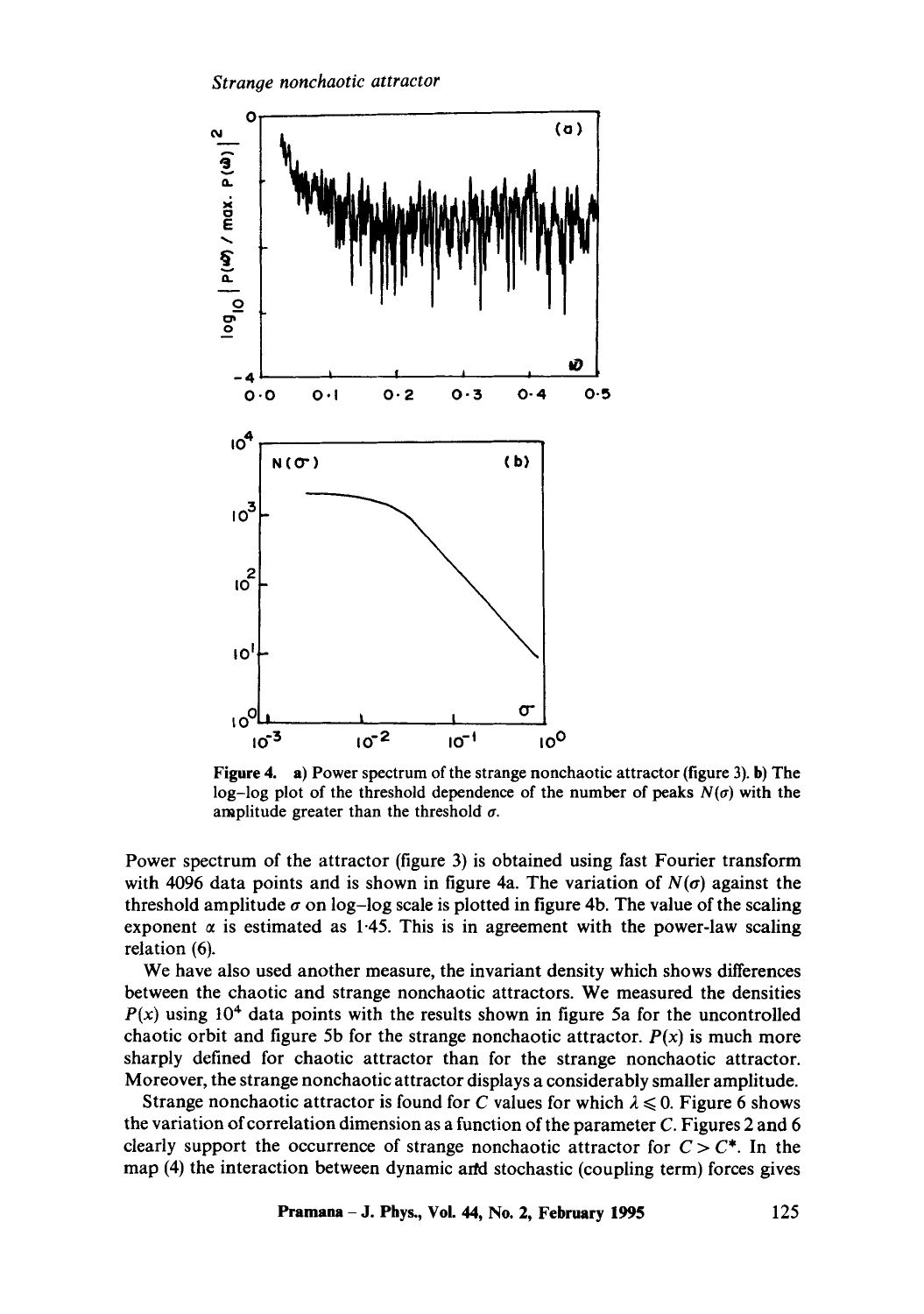

Figure 5. Calculated probability density of the a) uncontrolled chaotic attractor and b) strange noncbaotic attractor shown in figure 3.



Figure 6. Variation of correlation dimension as a function of C.

rise to the strange nonchaotic attractor. The effect of various nonlinear coupling terms such as  $y^3$ , sin y and  $exp(y)$  has also been studied. The critical value  $C^*$  above which strange nonchaotic attractor occurs for the coupling terms  $y^3$ , sin y and  $exp(y)$ are found to be 0.0425, 0.168 and 0.0225 respectively. Further, we have carried out our analysis using the chaotic solution generated for various values of A. For C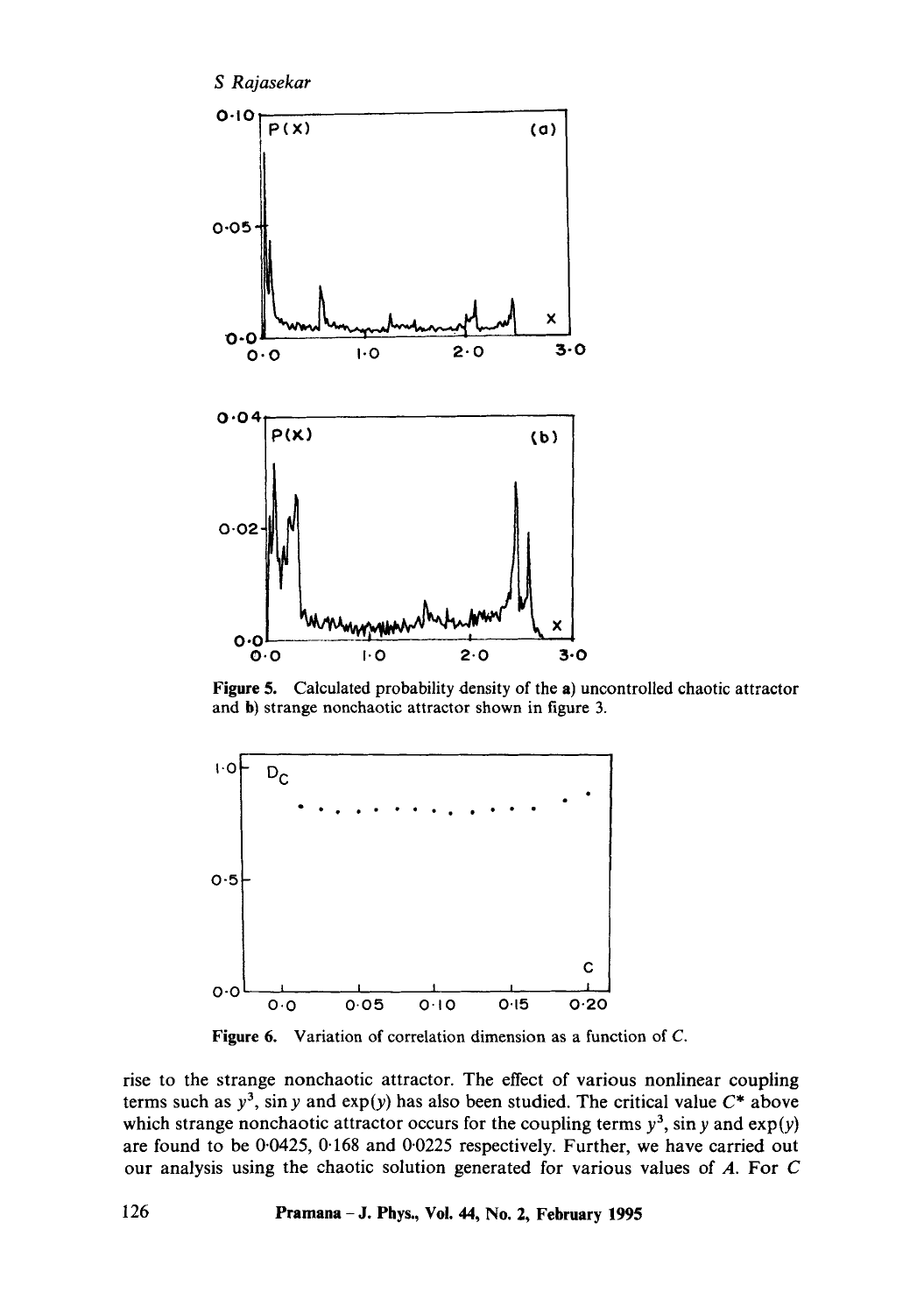#### *Strange nonchaotic attractor*

values in the interval  $(0,0.2)$  we estimated Lyapunov exponent of attractors of  $(4)$ and determined the value of  $C^*$  above which  $\lambda$  becomes negative. Table 1 gives the  $C^*$  value for different A values.

### 2.2 *Effect of Gaussian white noise*

In this subsection we study the effect of noise added to the chaotic solution of (1). The map (1) with external noise can be written as

$$
x_{n+1} = x_n \exp(A(1 - x_n)) + D\eta(n),
$$
 (8)

where  $\{\eta(n)\}\$ are independent random numbers with mean m and standard deviation  $\sigma$ . We fix A at 3. We study the influence of noise by varying the amplitude D of the noise for  $m = 0.2$  and  $\sigma = 0.1$ . We used the Box-Müller algorithm to generate Gaussian random variables from uniform random variables. Figure 7 shows the mean Lyapunov exponent obtained by averaging over 500 realisations of  $n(n)$  as a function of D. For

| A     |       |
|-------|-------|
| 2.8   | 0.051 |
| 2.9   | 0.067 |
| $3-0$ | 0.075 |
| $3-1$ | 0.064 |
| $3-3$ | 0-101 |
| $3-4$ | 0.086 |
| 3.5   | 0.090 |
| $3-7$ | 0.187 |
| 3.8   | 0.158 |

Table 1. Estimated critical value  $C^*$ for different A values used to generate



Figure 7. Estimated Lyapunov exponent versus the amplitude D.

**Pramana - J. Phys., Vol. 44, No. 2, February 1995** 127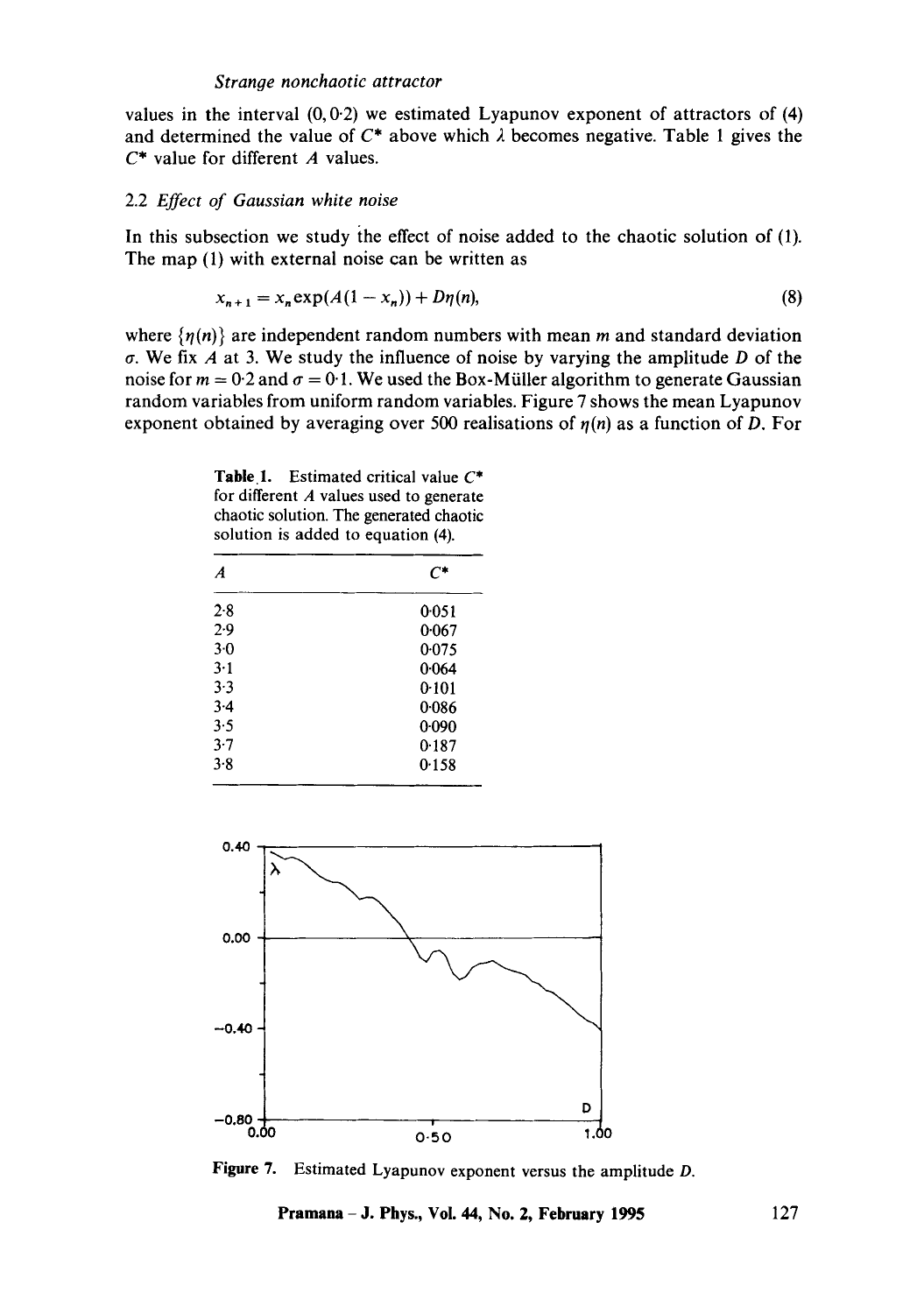*S Rajasekar* 



Figure 8. Calculated probability density function of the strange nonchaotic attractor with  $D = 0.6$ .



**Figure** 9. Maximal Lyapunov exponent as a function of D for the BVP oscillator.

 $D < D^*$  the Lyapunov exponent is positive. In this case the long time motion is still chaotic. For  $D > D^*$  the Lyapunov exponent is negative and the attractor is nonchaotic. We have estimated the probability density function  $P(x)$  for  $D = 0.6$  and is plotted in figure 8. Here again we note that  $P(x)$  is much more sharply defined for chaotic attractor (figure 5a) than for the strange nonchaotic attractor. Further, the height of the peaks are considerably smaller for strange nonchaotic attractor.

### **3. Strange nonchaotic attractor in BVP oscillator**

The BVP oscillator with a chaotic signal added to the periodic driving force can be written as

$$
\dot{x} = x - x^3/3 - y + f\cos t + Du,
$$
 (9a)

$$
\dot{y} = c(x + a - by),\tag{9b}
$$

**128 Pramana -J. Phys., Vol. 44, No. 2, February 1995**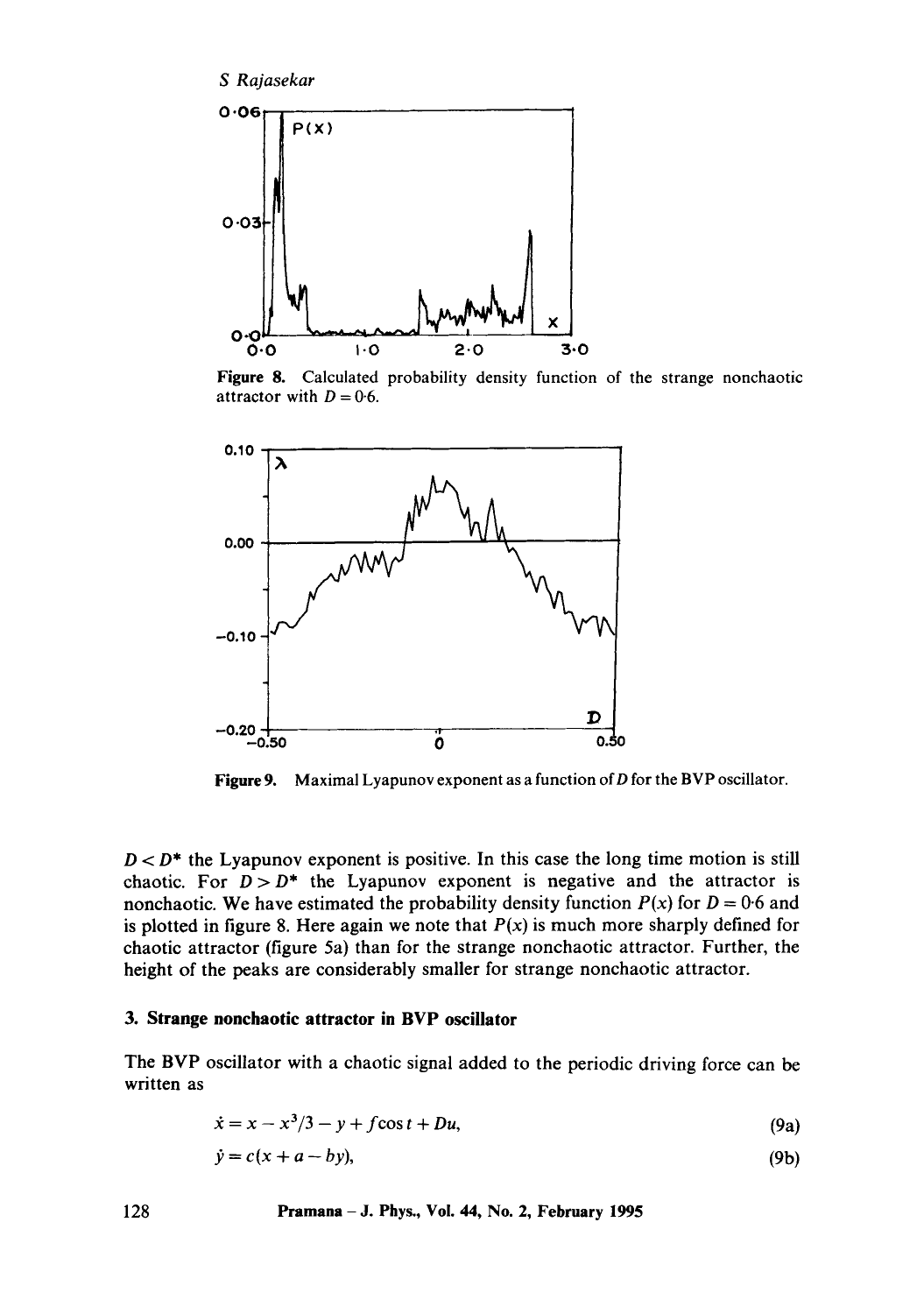where  $u(t)$  is the chaotic solution generated from the logistic map

$$
u_{n+1} = 4u_n(1 - u_n). \tag{10}
$$

Iteration of map  $(10)$  lies in the interval  $(0, 1)$ . The solution is then converted into the range  $(-1, 1)$ . D in (9a) is the amplitude of the chaotic solution added to the driving force. The parameters  $a, b, c$  are fixed at  $0.7$ ,  $0.8$  and  $0.1$  respectively. In the absence of  $Du(t)$  period doubling phenomenon culminating in chaos is observed when f is



**Figure 10.** Calculated  $S(t)$  versus t for  $D = 0.3$ .



**Figure 11.** Strange nonchaotic attractor of the BVP equation (9) with  $D = 0.3$ .

**Pramana - J. Phys., Vol. 44, No. 2, February 1995** 129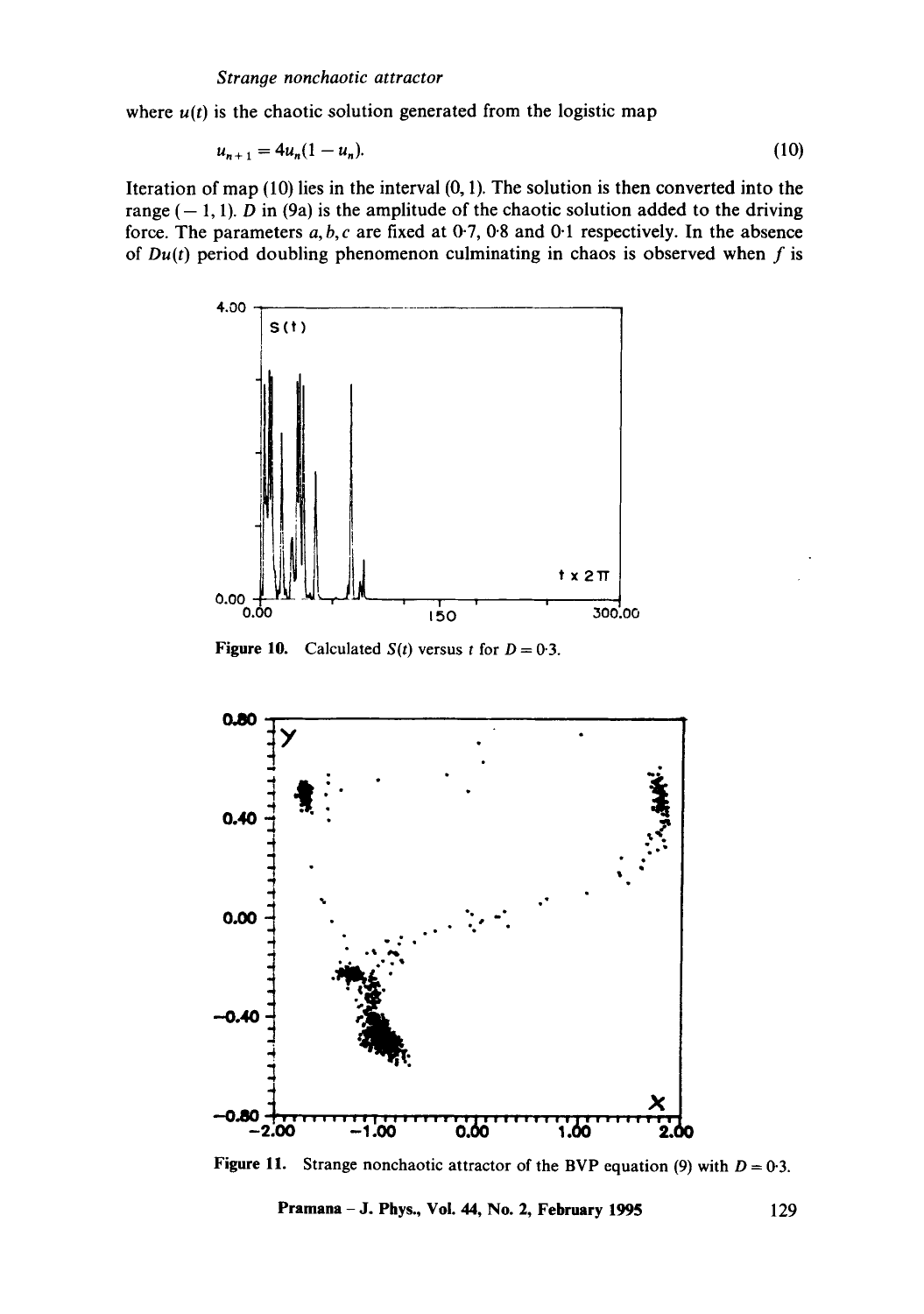### *S Rajasekar*

increased from small value. At  $f = 0.7182$  the system enters into a chaotic domain. We fix  $f$  at 0.74 for which a well developed chaotic motion is observed. Chaotic solution generated from the logistic map (10) is added to the system after every ( $2\pi/50$ ) time step. The long time behaviour of the system is analysed using Lyapunov exponent. Figure 9 shows the variation of the maximal Lyapunov exponent as a function of D. It is seen that for a range of D values  $\lambda$  is negative, that is, the motion is nonchaotic. We can illustrate the influence of added chaos signal more clearly by looking at the distance *S(t)* between two orbits starting from two nearby initial conditions. The distance  $S(t)$  between two trajectories starting from  $X(0)$  and  $X'(0)$  is given by

$$
S(t) = \| X(t) - X'(t) \|.
$$

For regular behaviour *S(t)* will decay to zero in the limit  $t \rightarrow \infty$ . On the other hand, it will vary irregularly with time for chaotic motion. In figure 10 we report the calculated *S(t)* for  $D = 0.3$ . The *S(t)* diminishes to zero after short-lived irregular variation. This clearly supports the loss of sensitive dependence on initial conditions. Figure 11 shows the Poincaré map of the attractor for  $D = 0.3$ . The  $\lambda$  of the attractor is negative as seen from figure 9. From the negative value of the Lyapunov exponent and Poincaré map (figure 11) we conclude that the controlled attractor is strange nonchaotic. Strange nonchaotic attractor has been observed in the BVP equation when appropriate Gaussian white noise is added to the system instead of chaos [7].

### **4. Summary and conclusions**

In this paper we have studied the effect of external chaotic signal and noise term in an one-dimensional map and BVP equation. To these systems chaos from deterministic dynamical systems is added. However, to the map (1) chaotic solution from the same system is added whereas chaotic signal from a different dynamical system is added to the BVP equation. When a chaotic solution is added to these systems strange nonchaotic attractor is found to replace the strange chaotic attractor for a range of coupling strength. Strange nonchaotic attractor is also observed when Gaussian noise is added instead of chaotic signal. Though the controlled orbit still appears complex, it is structurally stable and small errors in an initial conditions will not have strong effect on the long time prediction. Further, chaos is not always an unwanted phenomenon. It can be utilized for useful purposes. In such a case, conversion of a chaotic attractor to a strange nonchaotic attractor may provide much better predictability.

### **Acknowledgements**

The author thanks Sudeshna Sinha for many useful suggestions and K P N Murthy for critical reading of the manuscript and stimulating discussion. The numerical calculations reported in this paper were done at the computer centre, Indira Gandhi centre for atomic research, Kalpakkam.

### **References**

- [l]B A Huberman and L Lumer, *IEEE Trans. Circuits Syst.* 37, 547 (1990)
- [2] E Ott, C Grebogi and J Yorke, *Phys. Rev. Lett.* 64, 1196 (1990)
- [3:] R Lima and M Pettini, *Phys. Rev.* A41, 726 (1990)